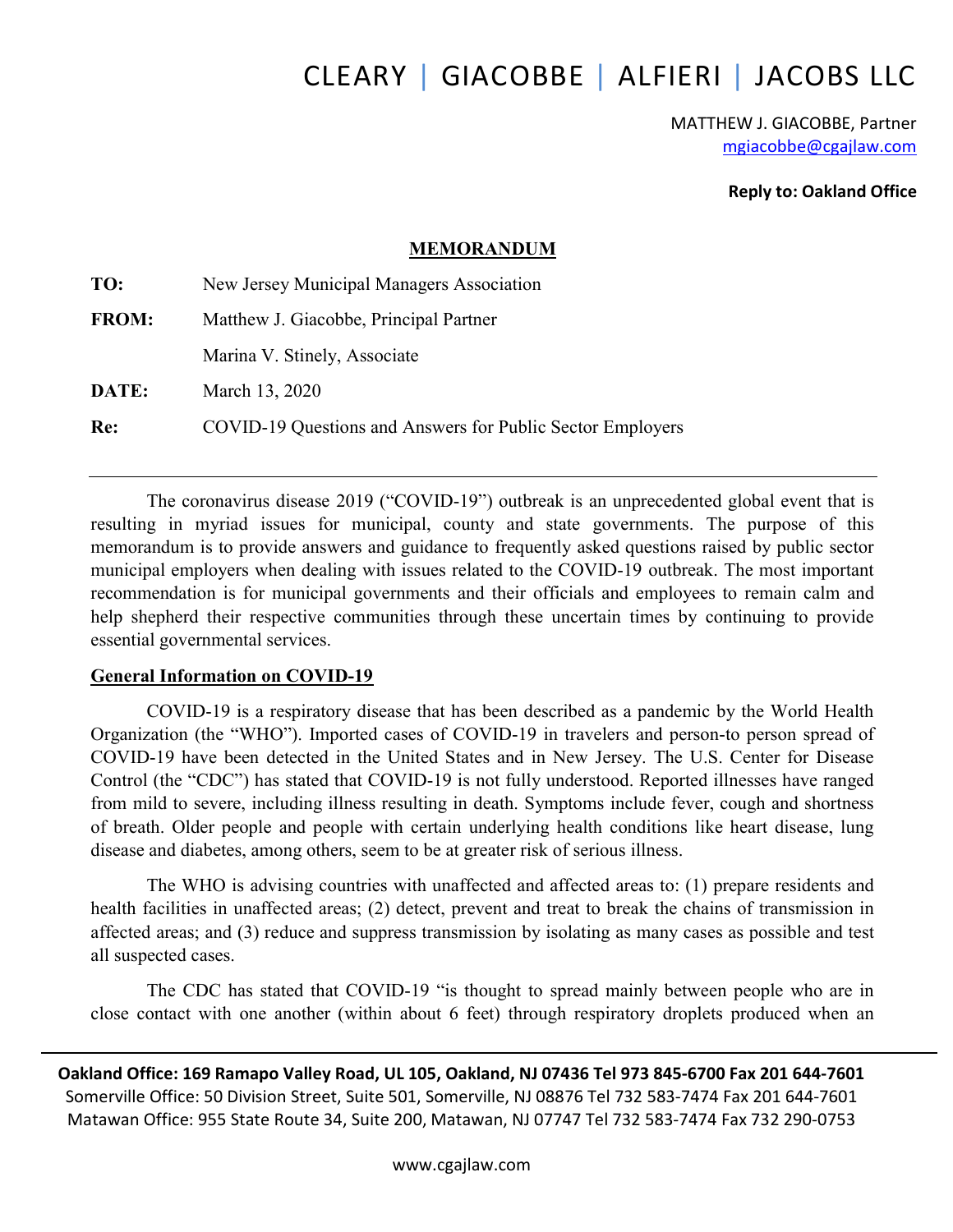infected person coughs or sneezes. It also may be possible that a person can get COVID-19 by touching a surface or object that has the virus on it and then touching their own mouth, nose, or possibly their eyes, but this is not thought to be the main way the virus spreads." The CDC advises that "[t]here is currently no vaccine to protect against COVID-19. The best way to prevent infection is to take everyday preventive actions, like avoiding close contact with people who are sick and washing your hands often."

#### Frequently Asked Questions

The following are brief answers to frequently asked questions from municipal employers. All municipal employers are encouraged to consult with their respective municipal legal counsel for specific legal guidance, and to review their respective ordinances, personnel policies and/or applicable collective negotiations agreements.

| <b>QUESTIONS</b>                                                                          | <b>ANSWERS</b>                                                                                                                                                                                                                                                                                                                                                     |
|-------------------------------------------------------------------------------------------|--------------------------------------------------------------------------------------------------------------------------------------------------------------------------------------------------------------------------------------------------------------------------------------------------------------------------------------------------------------------|
| 1. What if an employee is<br>sick with or in quarantine<br>because of COVID-19?           | The New Jersey Department of Labor has issued guidance advising that if<br>an employee has tested positive for COVID-19 or has symptoms of<br>COVID-19 and is unable to work, he/she: can use earned sick leave; can<br>apply for Temporary Disability Insurance; and may be eligible for Workers'<br>Compensation (if exposed as a result of his/her employment). |
|                                                                                           | Municipal employers <b>must</b> notify such employees of his/her rights under<br>the Family and Medical Leave Act (the "FMLA") and/or the New Jersey<br>Family Leave Act ("NJFLA") – See Question and Answer #3 below.                                                                                                                                             |
|                                                                                           | The New Jersey Civil Service Commission has advised that if a State<br>employee is sick with COVID-19, self-quarantined, under mandatory<br>quarantine, caring for an immediate relative who is sick with COVID-19, or<br>who has a child whose school is closed due to COVID-19, the State<br>employee's absence should not count toward earned sick leave.       |
|                                                                                           | New Jersey's laws on Earned Sick Leave, Temporary Disability and Family<br>Leave Insurance cover all employees, full-time, part-time, temporary and<br>seasonal and may be applicable.                                                                                                                                                                             |
| 2. What if an employee,<br>considered to be vulnerable or<br>higher risk, requests to use | If an employee is anxious about COVID-19 or is considered to be<br>vulnerable or higher risk, the employee must use earned sick leave with an<br>accompanying medical provider's note.                                                                                                                                                                             |
| earned sick leave to stay home<br>and protect themselves?<br><b>They</b><br>are not sick. | The CDC recommends employers adopt flexible and non-punitive leave<br>policies, including work-from-home options and staggered work shifts to<br>minimize exposure to COVID-19.                                                                                                                                                                                    |
|                                                                                           | Leave taken by an employee for the purpose of avoiding exposure to<br>COVID-19 is <b>not</b> protected under the FMLA. - See Question and Answer<br>#3 below.                                                                                                                                                                                                      |
| 3.<br>What if an employee                                                                 | Under the Family and Medical Leave Act (the "FMLA"), an employee of a                                                                                                                                                                                                                                                                                              |

## EMPLOYMENT RELATED MATTERS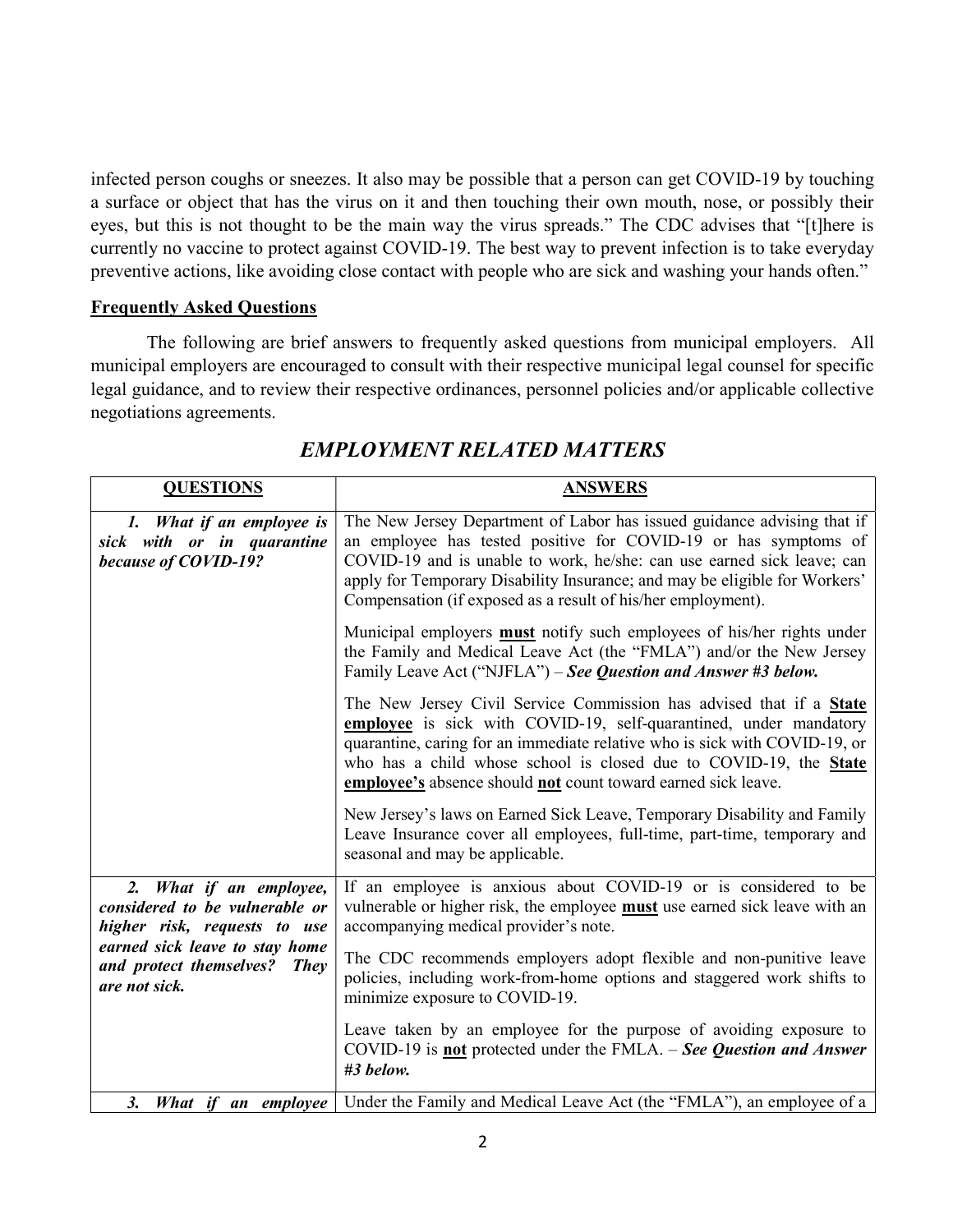| runs out of earned sick leave,<br>would the individual be eligible<br>for FMLA and/or NJFLA<br>benefits?                                                                                                                                                              | covered employer who is eligible to take FMLA leave may receive FMLA<br>benefits if they are sick or have qualifying family members $(e.g., parent,$<br>spouse, child) who are sick with COVID-19. The FMLA entitles eligible<br>employees of covered employers to take up to 12 weeks of unpaid, job-<br>protected leave (with continued medical benefits) in a designated 12-month<br>period for specified family and medical reasons, including, but not limited<br>to: the flu, pandemic influenza and COVID-19. In order to be eligible for<br>FMLA leave, an employee must have been employed by a covered<br>employer for at least twelve (12) months and have worked for at least 1,250<br>hours during the previous twelve-month period.                |
|-----------------------------------------------------------------------------------------------------------------------------------------------------------------------------------------------------------------------------------------------------------------------|------------------------------------------------------------------------------------------------------------------------------------------------------------------------------------------------------------------------------------------------------------------------------------------------------------------------------------------------------------------------------------------------------------------------------------------------------------------------------------------------------------------------------------------------------------------------------------------------------------------------------------------------------------------------------------------------------------------------------------------------------------------|
|                                                                                                                                                                                                                                                                       | Leave taken by an employee for the purpose of avoiding exposure to<br>COVID-19 would <b>not</b> be protected under the FMLA.                                                                                                                                                                                                                                                                                                                                                                                                                                                                                                                                                                                                                                     |
|                                                                                                                                                                                                                                                                       | Under the New Jersey Family Leave Act ("NJFLA"), an employee of a<br>covered employer who is eligible to take NJFLA leave may receive NJFLA<br>benefits if they are caring for a qualifying family member who has COVID-<br>19 or symptoms thereof. The NJFLA entitles an eligible employee to twelve<br>$(12)$ weeks of leave in any twenty-four $(24)$ month period to care for a<br>qualifying family member (e.g., parent, spouse, child). To be eligible for<br>NJFLA leave, an employee must have been employed for at least 12<br>months and worked at least 1,000 hours in the preceding twelve (12) month<br>period. See N.J.A.C. 13:14-1.2. Unlike the FMLA, the NJFLA does not<br>entitle employees to leave for their own serious medical condition. |
| What are the issues with<br>$\boldsymbol{\mathcal{A}}$ .<br>First Responders having to<br>work while others are given<br>release time?                                                                                                                                | All essential services, including, but not limited to, Police, Fire, Sewer,<br>Water, Department of Public Works, and Business Administration, must<br>continue to operate. Public sector employers should plan for staffing<br>shortages and cross-train personnel to perform all essential tasks. Public<br>sector employers should also make necessary arrangements so that non-<br>essential staff can work remotely during normal business hours, if<br>necessary. Public sector employers should approve overtime as necessary to<br>continue provide such services and review any applicable collective<br>negotiations agreement to ensure compliance with same.                                                                                         |
| 5.<br>What if an individual<br>is out of work because their<br>public employer has closed<br>(even temporarily) because of<br><b>COVID-19?</b> Or is losing hours<br>because of reduction in force<br>related to COVID-19? Or is sent<br>home from work because their | Generally, if a public employer directs employees to <i>temporarily</i> go home<br>and <b>not</b> perform any work (even remotely), the employee should continue<br>to receive his/her pay and related benefits. It is important for public sector<br>employers to make necessary arrangements for non-essential staff to work<br>remotely so that government can continue to operate. If a public employer<br>must institute a reduction in force ("RIF") and/or permanent reduction in<br>work hours, the adversely affected employee would likely be eligible for<br>Unemployment Insurance benefits and/or any related termination benefits<br>set forth in an applicable collective negotiations agreement.                                                 |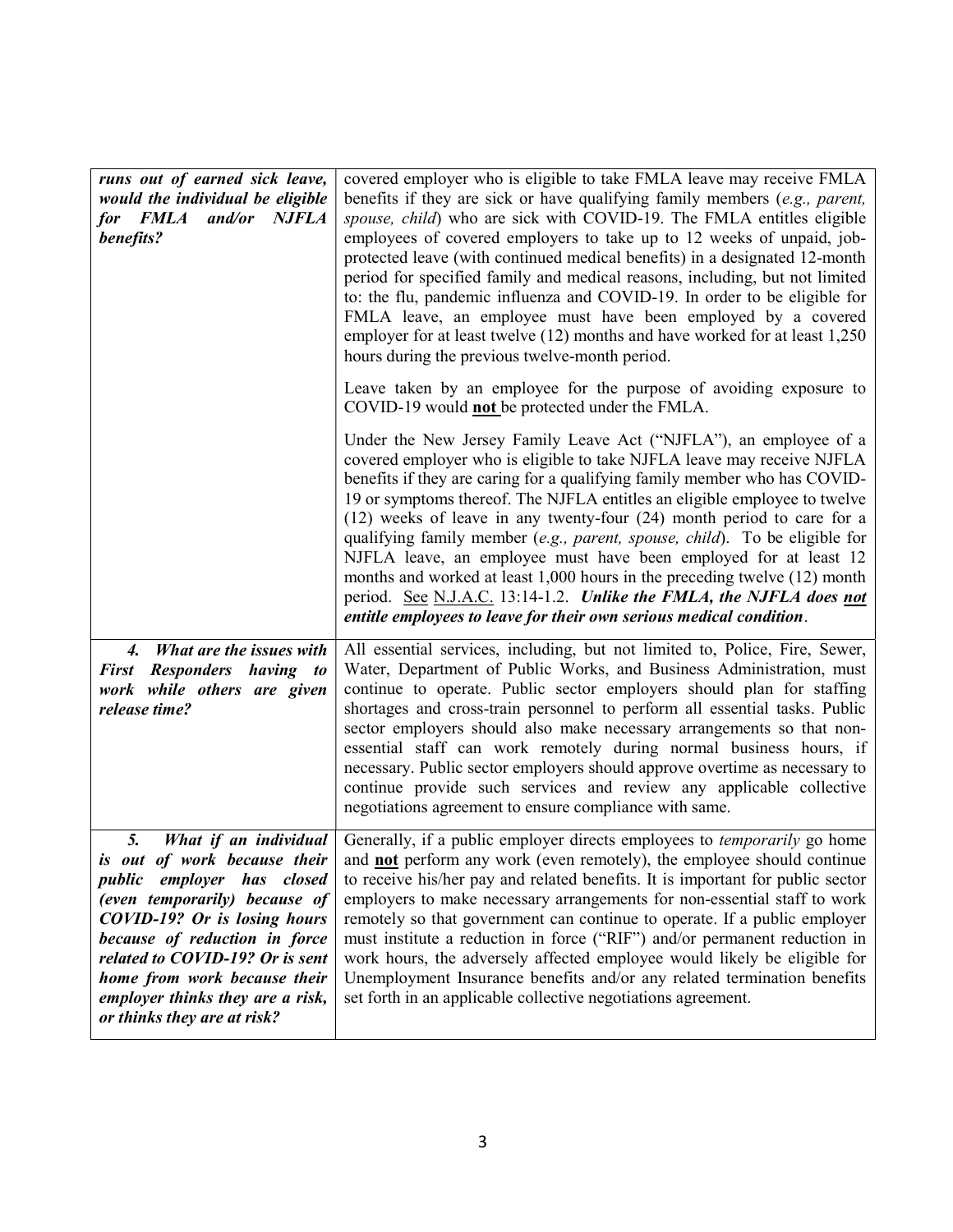| 6. What are an employer's<br>options if inspectors refuse to<br>go in to residences to review<br>work or read meters? | Public sector employers should provide all personnel performing essential<br>services with adequate personal protective equipment to perform their<br>essential tasks. Public sector employers should advise employees to practice<br>respiratory etiquette and hand hygiene. If employees have to enter<br>residences or businesses to perform essential tasks, prior to entry, efforts<br>should be made to confirm that occupants are not sick with COVID-19 and<br>do not have symptoms of or have been exposed to COVID-19. |
|-----------------------------------------------------------------------------------------------------------------------|----------------------------------------------------------------------------------------------------------------------------------------------------------------------------------------------------------------------------------------------------------------------------------------------------------------------------------------------------------------------------------------------------------------------------------------------------------------------------------------------------------------------------------|
| <b>OSHA</b><br>7. What<br>does<br>require if an employee shows<br>symptoms of or is diagnosed<br>with COVID-19?       | OSHA's General Duty Clause requires employers to provide employees<br>with a safe work environment that is free of recognized hazards. See 29<br>U.S.C. $\S$ 654(a). If an employee shows symptoms of COVID-19 at work, an<br>employer should separate the employee from others, provide personal<br>protective equipment to the employee and contact health officials.<br>Employers should encourage employees who have symptoms of COVID-19<br>to stay at home.                                                                |
|                                                                                                                       | If an employer learns that an employee has been diagnosed with COVID-<br>19, an employer has an affirmative obligation to keep the employee out of<br>the workplace. Employers could be subject to citations from OSHA for<br>permitting or requiring an employee with COVID-19 to come to work.                                                                                                                                                                                                                                 |
| <b>What</b><br>8.<br>employee<br>are<br>confidentiality issues?                                                       | Any and all policy decisions regarding employees with confirmed and/or<br>presumptive cases of COVID-19 must conform with confidentiality<br>requirements under the Americans with Disabilities Act (the "ADA") and<br>the New Jersey Law Against Discrimination (the "NJLAD").                                                                                                                                                                                                                                                  |
|                                                                                                                       | The ADA's basic rule is that employers must keep confidential any medical<br>information they learn about an applicant or employee, even if the<br>information contains no medical diagnosis or treatment course and even if it<br>is not generated by a health care professional. See 29 C.F.R. §§ 1630.13 to<br>1630.14.                                                                                                                                                                                                       |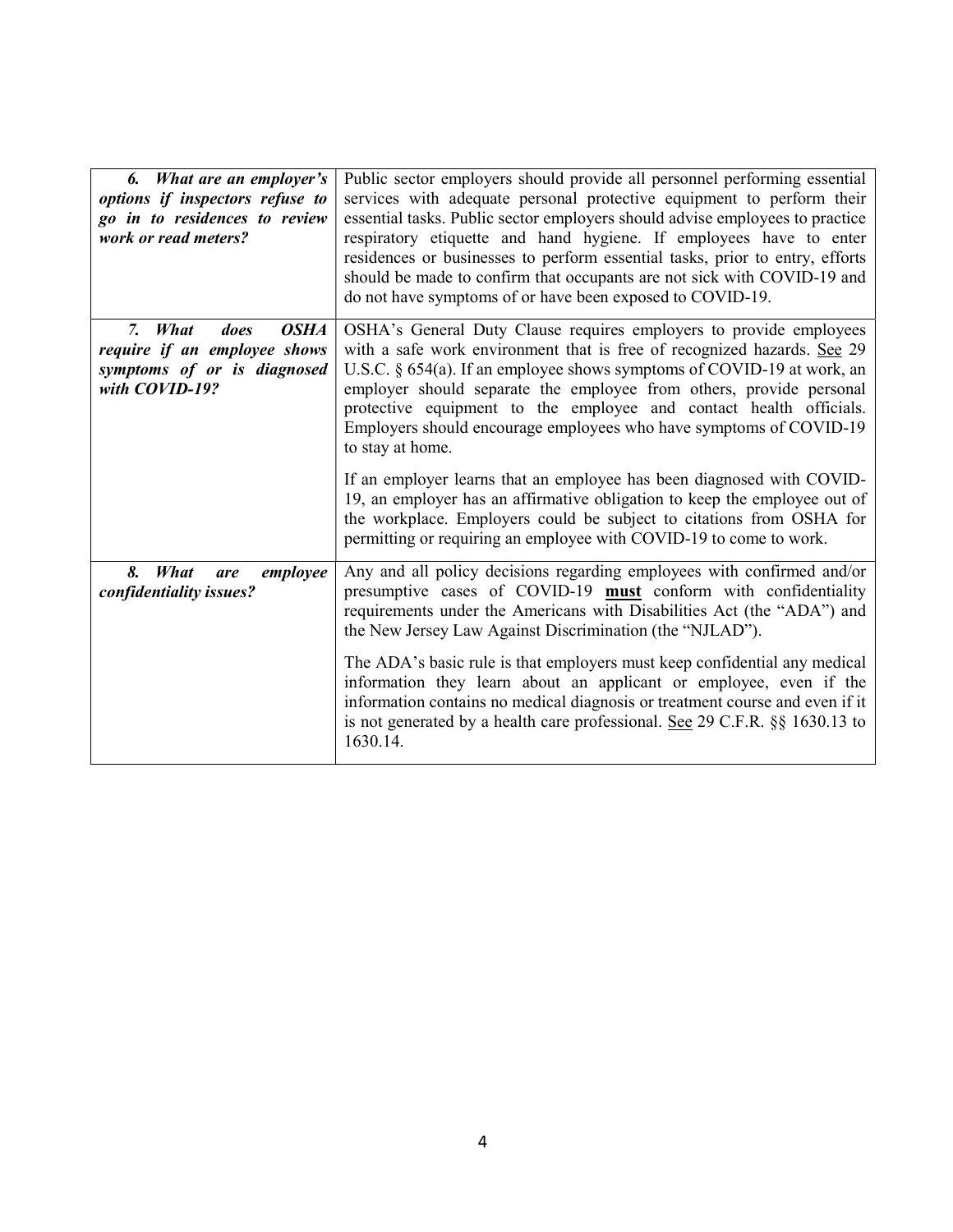# OPRA and OPMA RELATED MATTERS

| <b>QUESTIONS</b>                                                                                                                                                                                                             | <b>ANSWERS</b>                                                                                                                                                                                                                                                                                                                                                                                                                                                                                                                                                                                                                                                                                                |
|------------------------------------------------------------------------------------------------------------------------------------------------------------------------------------------------------------------------------|---------------------------------------------------------------------------------------------------------------------------------------------------------------------------------------------------------------------------------------------------------------------------------------------------------------------------------------------------------------------------------------------------------------------------------------------------------------------------------------------------------------------------------------------------------------------------------------------------------------------------------------------------------------------------------------------------------------|
| 1. If an employee performs<br>work on their home computer                                                                                                                                                                    | If an employee is conducting government business at home, the employee<br>should only use their official government e-mail address.                                                                                                                                                                                                                                                                                                                                                                                                                                                                                                                                                                           |
| does that trigger OPRA for all<br>activity<br><i>that</i><br>personal<br>$\boldsymbol{on}$<br>computer?                                                                                                                      | If the employee does not have access to their official government e-mail<br>address while at home and must utilize a personal e-mail address, the<br>employee must properly maintain any and all correspondence regarding<br>government business.                                                                                                                                                                                                                                                                                                                                                                                                                                                             |
|                                                                                                                                                                                                                              | Any correspondence regarding government business, even remotely, is<br>subject to the Open Public Records Act ("OPRA").                                                                                                                                                                                                                                                                                                                                                                                                                                                                                                                                                                                       |
| 2. What are the rules, if<br>any, for virtual or telephonic<br>meetings of a governing or other<br>public body under OPMA?<br>How does the public participate<br>if public meetings are held<br>virtually or telephonically? | The Open Public Meetings Act (the "OPMA") allows public meetings to be<br>held in person or remotely, by means of communication equipment.<br>N.J.S.A. 10:4-8 (b).                                                                                                                                                                                                                                                                                                                                                                                                                                                                                                                                            |
|                                                                                                                                                                                                                              | To conduct a virtual or telephonic public meeting, there must be a physical<br>location where the meeting is recorded that is open to the public. An<br>individual from the municipality (e.g. Clerk or Administrator $-$ a<br>municipality should designate several people who could fill this role) must<br>open the physical location for the meeting and set up any and all virtual or<br>telephone and recording equipment. All members of the public body<br>attending the virtual or telephonic meeting and all members of the public in<br>attendance and/or participating in the meeting must be able to hear each<br>other and communicate with each other to provide a means of public<br>comment. |
|                                                                                                                                                                                                                              | Any public meeting conducted virtually or telephonically should be for<br>essential business only to ensure that essential government services<br>continue (e.g. payroll and salaries, approving overtime, bond payments,<br>insurance payments, maintaining contractual obligations, etc.). The New<br>Jersey Department of Community Affairs and Division of Local<br>Government Services recommend that public bodies holding meetings<br>remotely should avoid entering executive or closed session, unless the topic<br>is urgent, directly affects the health, safety, or welfare of residents, and is an<br>allowed exception under N.J.S.A. 10:4-12.                                                  |
|                                                                                                                                                                                                                              | All meetings, including those held virtually or telephonically, must be<br>noticed in a manner consistent with the requirements of the OPMA. The<br>OPMA also sets forth procedures for noticing meetings held under<br>emergent circumstances. N.J.S.A. 10:4-9(b).                                                                                                                                                                                                                                                                                                                                                                                                                                           |
|                                                                                                                                                                                                                              | The notice for a virtual or telephonic meeting must state that the meeting is<br>for the purpose of conducting essential business only and that members of<br>the public should use caution when making a decision to attend a public<br>meeting during the COVID-19 outbreak. The notice should also expressly<br>outline how to participate remotely and how to submit questions and<br>comments via website, e-mail or mail prior to and/or during the meeting.                                                                                                                                                                                                                                            |